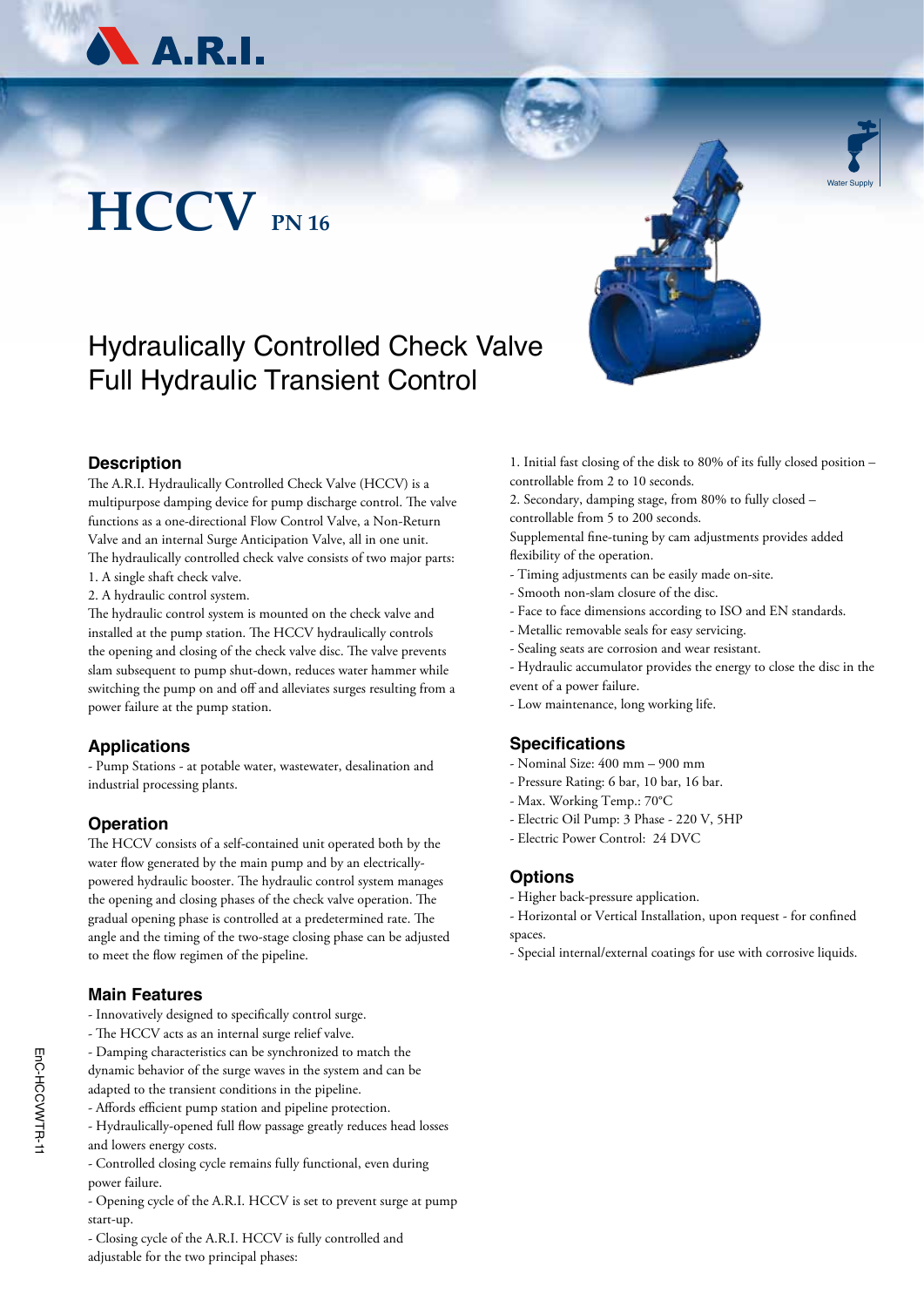**HCCV**



#### **Typical Power Failure Closing Characteristics**

The first fast closing angle (%) and time (t1) are continuously adjustable depending on the hydraulic characteristicsof the line.The second damping closure is adjusted to include the surge wave return time: 2L/c.This allows a part of the surge wave to be absorbed by the HCCV and pump resistance.

Example of three closing regimes



 $t_1$ = First closing time t2= Second closing time tc= 2L/c Critical time c= Surge wave celerity

head down stream the HCC

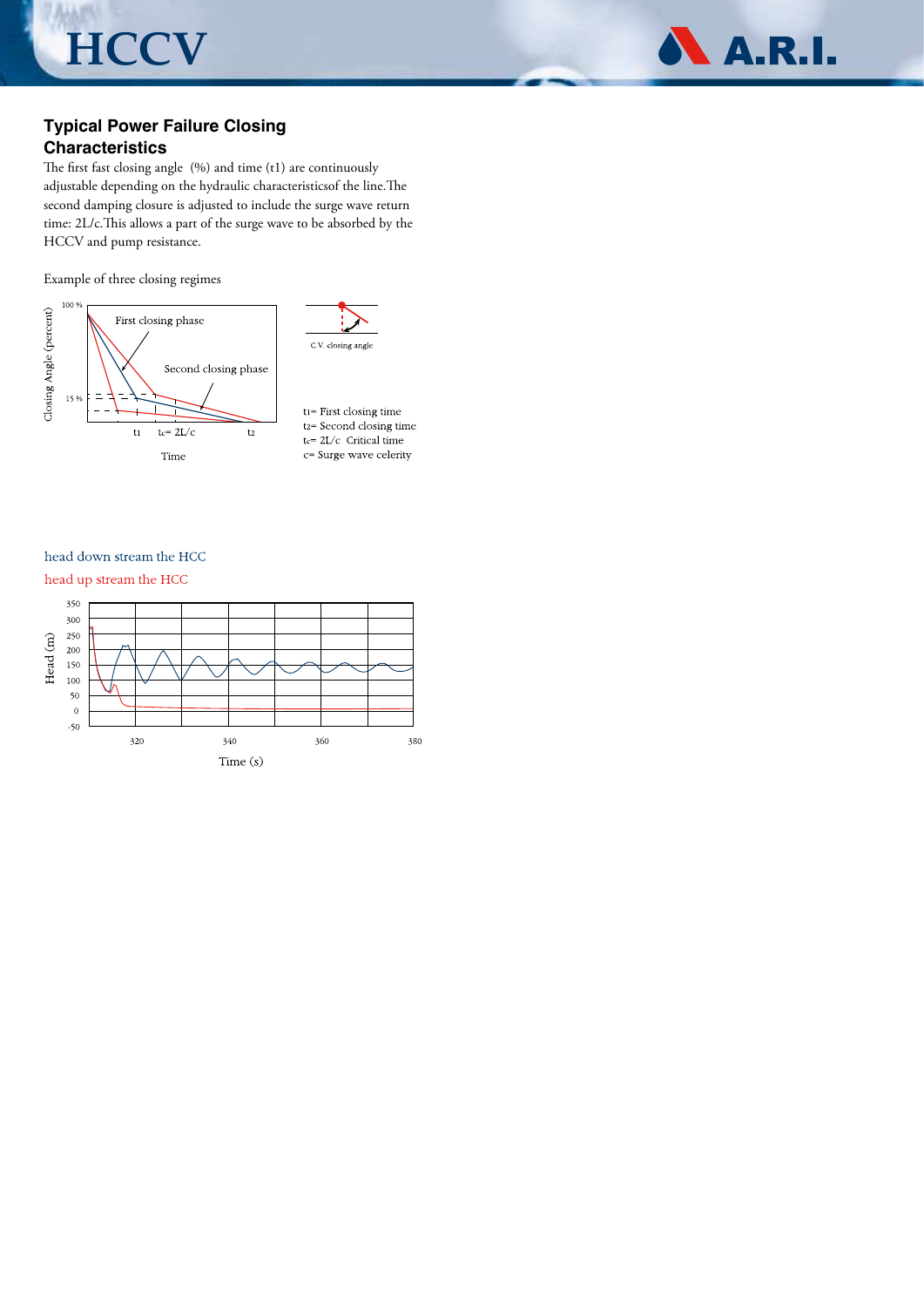# **HCCV**



#### **NR-040 HC PARTS LIST AND SPECIFICATION**

| No. | Part                 | <b>Material</b>    |
|-----|----------------------|--------------------|
| 1.  | Body                 | Ductile Iron       |
|     |                      | ASTM A536 60-40-18 |
| 2.  | Shaft                | St. St. 17-4 PH    |
| 3.  | Hydraulic Piston     |                    |
| 4.  | Accumulator          |                    |
| 5.  | Logic Block          |                    |
| 6.  | Oil Tank             | Steel              |
| 7.  | Electric Motor       |                    |
| 8.  | Operator Arm         | Steel              |
| 9.  | Limit Switch         |                    |
| 10. | Hydraulic Valve      |                    |
| 11. | Mechanical Interface | Ductile Iron       |
|     |                      | ASTM A536 60-40-18 |



#### **NR-050 HC PARTS LIST AND SPECIFICATION**

| No. | Part                 | <b>Material</b>                                                                                |
|-----|----------------------|------------------------------------------------------------------------------------------------|
| 1.  | Body                 | Ductile Iron A                                                                                 |
|     |                      | STM A536 60-40-18                                                                              |
| 2.  | Shaft                | St. St. SAE 431                                                                                |
| 3.  | Hydraulic Piston     |                                                                                                |
| 4.  | Accumulator          |                                                                                                |
| 5.  | Logic Block          |                                                                                                |
| 6.  | Oil Tank             | Steel                                                                                          |
| 7.  | Electric Motor       |                                                                                                |
| 8.  | Mechanical Interface | Ductile Iron                                                                                   |
|     |                      | ASTM A536 60-40-18<br>5)<br>(6)<br>$\overline{4}$<br>7                                         |
| 9.  | Limit Switch         |                                                                                                |
| 10. | Hydraulic Valve      |                                                                                                |
| 11. | Counterweights       | Steel                                                                                          |
| 12. | Operator Arm         | $\left(3\right)$<br>(9)<br>$\left[8\right]$<br>(10)<br>Steel<br>$\left( 2\right)$<br>(11)<br>1 |
| 13. | Control Box          |                                                                                                |
|     |                      |                                                                                                |
|     |                      |                                                                                                |
|     |                      | ံ⊜ံ⊝റ്<br><del>⊱©</del> /ò @                                                                   |
|     |                      |                                                                                                |
|     |                      | $\Theta$<br>ΘΘ                                                                                 |
|     |                      | <b>CONSTRUCTION</b>                                                                            |
|     |                      | ∩¶Փ                                                                                            |
|     |                      | anggunaangg                                                                                    |
|     |                      | <b>REGISTERED</b><br>13)                                                                       |
|     |                      | (12)                                                                                           |
|     |                      |                                                                                                |

 $\overline{2}$